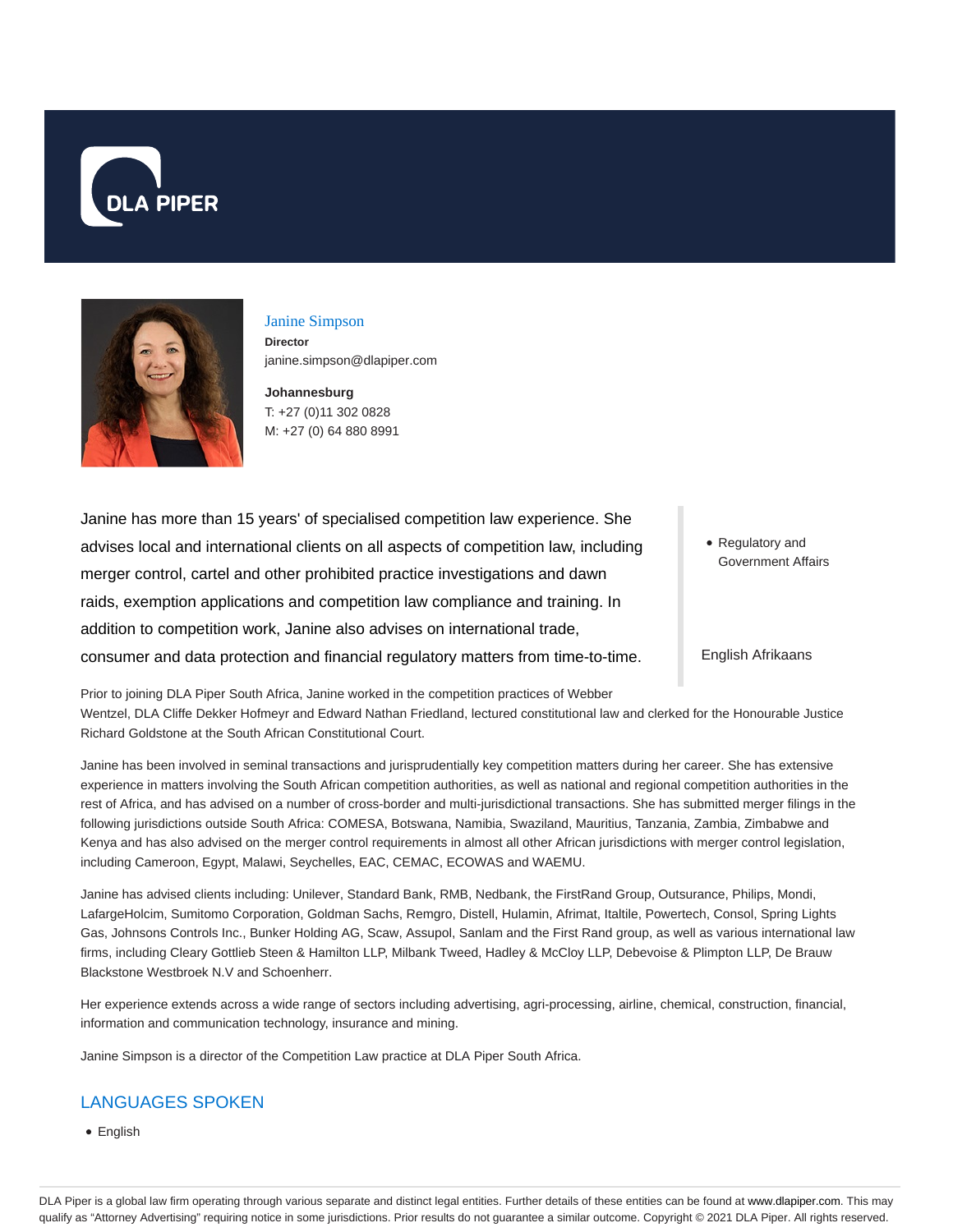#### Afrikaans

## **EXPERIENCE**

- Advising FNB Namibia (together with ESI Namibia) on the acquisition of the Pointbreak group, a Namibian financial services group that provides investment management and wealth management services managing in excess of N\$8 billion of third party capital
- Advising FirstRand Limited in the disposal of its Discovery branded credit card business to Discovery Holdings Limited
- Advised MMI Holdings and African BAnk in concluding an agreement where they will offer expanded financial services solutins to their respective customers to facilitate financial wellness. The agreement is subject to regulatory approval. The office will also assist the parties in documenting their mutually beneficial relationship that will be based on 3 arrangements:
	- African Bank will provide the capabilities to enable a credit (lending) solution to MMI clients, for distribution via MMI's established sales channels. African Bank will be the exclusive provider of consumer credit products to MMI, for solutions falling within its product range
	- over time, MMI's full range of insurance products (appropriate to the relevant target market) will, on an exclusive basis, be made available to African Bank's customer base through its branch infrastructure and online distribution channels at its disposal
	- African Bank will act as a sponsoring bank to facilitate deposit-taking and extend transactional banking facilities that MMI wishes to offer to its clients
- Advising AFGRI Holdings (Pty) Ltd in its successful bid to acquire the entire stake (99.81 percent) of the National Bank of Greece S.A. in its subsidiary, the South African Bank of Athens
- Advising Remgro on its acquisition of a controlling stake in Kagiso Tiso Holdings
- Distell in its acquisition of Cruz Vodka
- Metmar Limited in its acquisition by Traxys Africa Proprietary Limited
- Both parties in Holcim's acquisition of Lafarge to create LafargeHolcim. The transaction was notified in a number of jurisdictions including: Brazil, Canada, China, Ecuador, European Union, India, Indonesia, Mexico, Morocco, Russia, Serbia, Singapore, South Africa, Tanzania, Turkey, Ukraine, the United States and with the COMESA Competition Commission. Janine was responsible for advising on and co-ordinating all Africa merger control work. She provided an assessment of the competition requirements arising from the deal in twenty affected African jurisdictions and was responsible for co-ordinating the drafting of all notifications to, or engagements with, the African competition authorities. This involved managing the anti-trust counsel in seven countries. In many jurisdictions there were significant overlaps in the activities of the merger parties which required the negotiation of conditions with the competition authorities as well as instituting appeal proceedings in respect the decisions of the South African and Tanzanian authorities\*
- Both parties in the acquisition of Flint Group GmbH by Goldman Sachs Inc. and Koch Industries Inc., (jurisdiction: South Africa)\*
- Marc Group's attempted disposal of EXP required competition approvals or advice in respect of a number of jurisdictions including South Africa, Tanzania, COMESA, Angola, Cameroon, DRC, EAC, ECOWAS, Ghana, Guinea, Ivory Coast, Kenya, Malawi, Mozambique, Nigeria, Rwanda, Senegal, Uganda and Zambia\*

\*The above transactions were completed whilst Janine was in her previous employ.

#### CREDENTIALS

# Professional Qualifications

Attorney of the High Court of South Africa, 2005

## **Recognitions**

- Recognised as an Acritas Star 2020
- Legal 500 Europe, Middle East & Africa (2015) as a legal expert in Competition
- Best Lawyers®2014 2021 (Competition/Antitrust Law)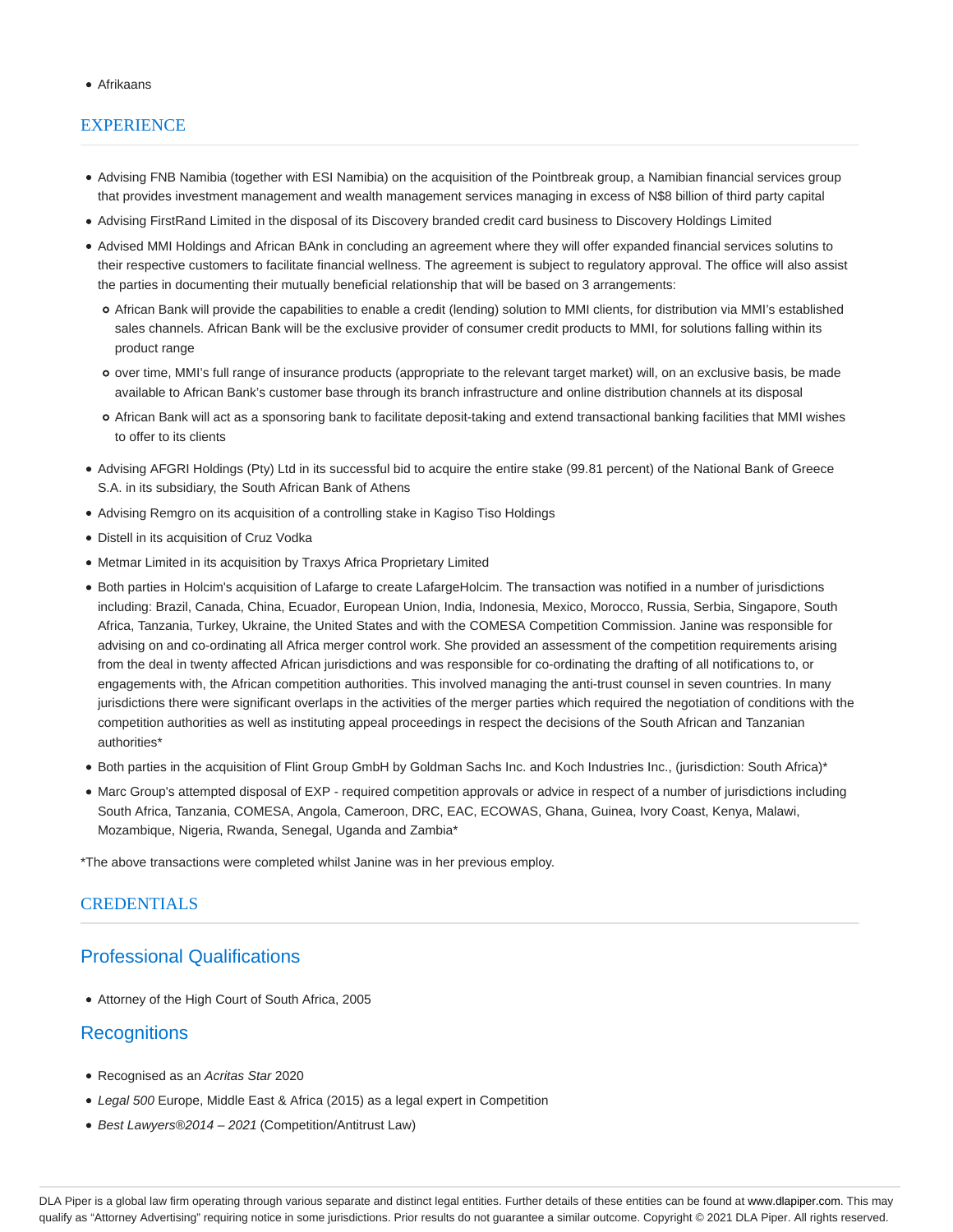$GCR$  100 - Flite

## **Education**

- Emory University, LLM (cum laude; top LLM student), 2002
- University of Pretoria, BCom (Law) LLB (cum laude), 1996

### **INSIGHTS**

## **Publications**

- "COMESA" in Davies, J. (ed). 2015 Global Competition Review Merger Control 2015. London: Getting The Deal Through. 116-118 (co-authored with Hlatshwayo, N.)
- "Competition Law" Investing in South Africa 2015, Webber Wentzel publication, Chapter 13 (co-authored with Versfeld, M.)
- "COMESA" in Davies, J. (ed). 2014 Global Competition Review Merger Control 2014. London: Getting The Deal Through. 94 96 (co-authored with Hlatshwayo, N.)
- . "Recent Trends in Merger Conditions imposed by South African Competition Authorities", DealMakers Africa, volume 14 No 2, 2013, 42-44, Gleason Publications
- . "COMESA Yet more competition controls introduce the promise of conflicts of regional interest", DealMakers Africa, volume 14 No 1, 2013, 8-10, Gleason Publications
- "Dominance" in Global Competition Review Getting the Deal Through 2013. 242 247 (co-authored with Versfeld, M.)
- "South Africa" in Global Legal Group The International Comparative Legal Guide to Merger Control 2011 (co-authored with Rudman, D.)
- "Legal Challenge to Corporate Leniency Policy" International Law Office March 2011

## **Events**

## Previous

**Information sharing: Knowing the obligations and avoiding pitfalls**

20 May 2021 Johannesburg

### **NEWS**

**DLA Piper advises John Menzies on its recommended cash offer**

#### 30 March 2022

DLA Piper has advised aviation services business John Menzies plc (Menzies) in respect of the recommended cash offer by Gil International Holdings V Limited a wholly owned subsidiary of Agility Public Warehousing Company K.S.C.P. (Agility), a provider of supply chain services, innovation and investment for Menzies.

**DLA Piper advise CIVH on proposed Vodacom investment**

18 January 2022

DLA Piper is a global law firm operating through various separate and distinct legal entities. Further details of these entities can be found at www.dlapiper.com. This may qualify as "Attorney Advertising" requiring notice in some jurisdictions. Prior results do not guarantee a similar outcome. Copyright © 2021 DLA Piper. All rights reserved.